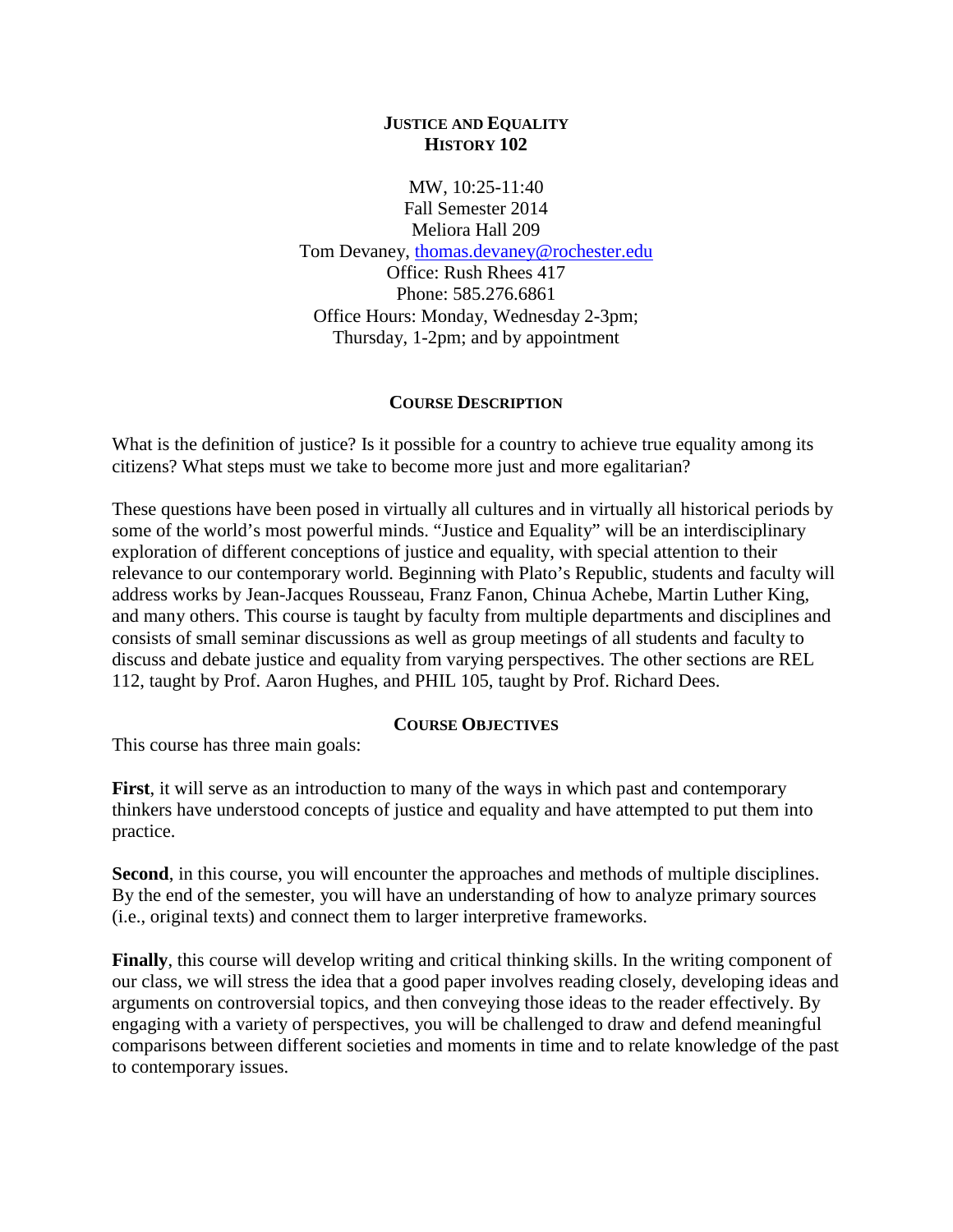#### **COURSE INFORMATION**

*Course Website:* Please check our course's Blackboard site as I will post some course readings and details about upcoming assignments.

*Communication:* Please come speak with me if you have any questions or concerns about the class. I can be more understanding of your needs if you bring them to my attention before they become a serious problem. I am available during regular office hours without an appointment. If you cannot make posted hours, please contact me to schedule a better time. You may also speak to me by e-mail or phone.

**Attendance:** Attendance at all class meetings is mandatory. More than three unexcused absences will lower your grade for the course by  $\frac{1}{2}$  letter grade (e.g. from a B to a B-); each further absence will result in an additional ½ grade deduction. I reserve the right to withdraw students who have missed six or more meetings from the class. If you must miss class for an unavoidable reason, please let me know in advance.

*Accommodations:* I encourage you to talk with me about any concern or situation that affects your ability to complete your academic work successfully. Students requiring classroom accommodations should contact the Center for Excellence in Teaching and Learning, 1-154 Dewey Hall, 275-9049. You can learn more about the accommodation process at: [www.rochester.edu/college/cetl/undergraduate/disability.](http://www.rochester.edu/college/cetl/undergraduate/disability)

*Academic Honesty:* All assignments and activities associated with this course must be performed in accordance with the University of Rochester's Academic Honesty Policy. More information is available at: [www.rochester.edu/college/honesty/.](http://www.rochester.edu/college/honesty/) You are encouraged to discuss course readings and assignments with your fellow students. However, all written work must be done independently and not in collaboration with another.

*Writing Help:* We will discuss each writing assignment in detail during class. I am also always willing to talk about writing assignments individually: to help you plan an essay, work through the process, or go over a past paper. I strongly encourage all students to take advantage of this by coming to office hours. Another very useful resource is the U of R Writing and Speaking Center, which is dedicated to helping writers at all skill levels to improve. You can reach them at 273- 3577, by stopping by Rush Rhees G-121, or by scheduling an appointment at [http://writing.rochester.edu/help/index.html.](http://writing.rochester.edu/help/index.html)

#### **READINGS**

The course texts (listed below) are available for purchase at the bookstore or online. We will also read several additional texts not on this list. These will be available on the Blackboard site and are marked accordingly in this syllabus.

Our discussions in class will focus on these readings. You should approach them critically; that is, by considering the different historical contexts in which each source was written, the social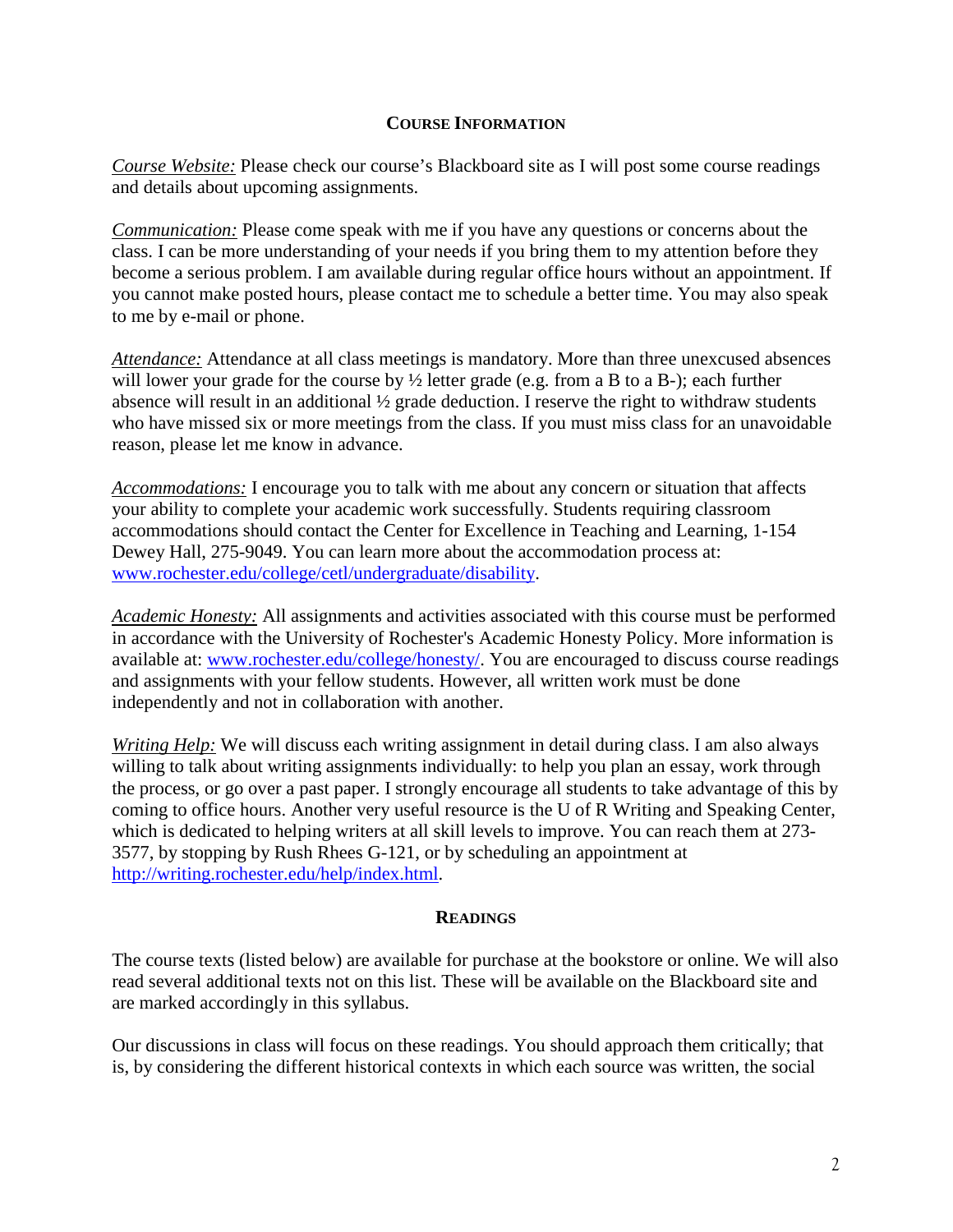identity (including gender) of both the author and the people s/he writes about, and the author's purposes in writing.

# *Required books*

- Plato, *The Republic*, trans. G.M.A. Grube (Hackett, 1992) ISBN 978-0872201361
- Jean-Jacques Rousseau, *The Social Contract*, trans. Maurice Cranston (Penguin, 1968) ISBN 978-0140442014
- Franz Fanon, *The Wretched of the Earth*, trans. Richard Philcox (Grove Press, 2004) ISBN 978-0802141323
- Chinua Achebe, *Things Fall Apart* (Anchor, 1994) ISBN 978-0385474542
- Frederick Douglass, *Narrative of the Life of Frederick Douglass* (Dover, 1995) ISBN 978-0486284996
- Gene Brucker, *Giovanni and Lusanna: Love and Marriage in Renaissance Florence* (University of California, 2004) ISBN 978-0520244955
- Karl Marx and Friedrich Engels, *The Communist Manifesto* (Bantam, 1992) ISBN 978- 0553214062

### **ASSIGNMENTS**

The writing component of this course consists of daily short responses to readings (I/Q), two short papers (5-8 double-spaced pages), and one longer (7-10 double-spaced pages) paper.

*Papers*: These will each consist of an analysis of a text (or group of texts) that we have already read and discussed with an emphasis on developing an argument and demonstrating your ability to read, think, and write clearly. For each paper, I will post of list of possible topics in advance. All papers must be double-spaced in 12 point type, have 1 inch margins on all sides, and have page numbers. Make sure to proofread your papers yourself for grammatical and spelling errors. Don't rely on spell-check; it misses far too many common errors.

*Reading responses*:  $I/Q =$  idea and question. Each class you are required to bring in a detailed and informed question and an idea about the reading (a paragraph of moderate length for each is a good basic guideline). These will be the basis of our conversation that day. Your I/Q should be typed and double-spaced as I will collect them at the end of each class. Both the idea and the question should emerge from the particular text we are reading that day and should be able to be defended upon closer group examination.

*Class Participation***:** All students are expected to attend all class meetings and to notify me in advance if you must miss a class. Excessive unexcused absences will affect your grade. You should come to class having read the assigned texts and prepared to discuss them. Simple attendance is not enough; there is no such thing as passive participation. I expect and encourage a diversity of perspectives, as well as honest and respectful disagreement. If you are having difficulties speaking up in class, please come see me and we will develop some strategies together.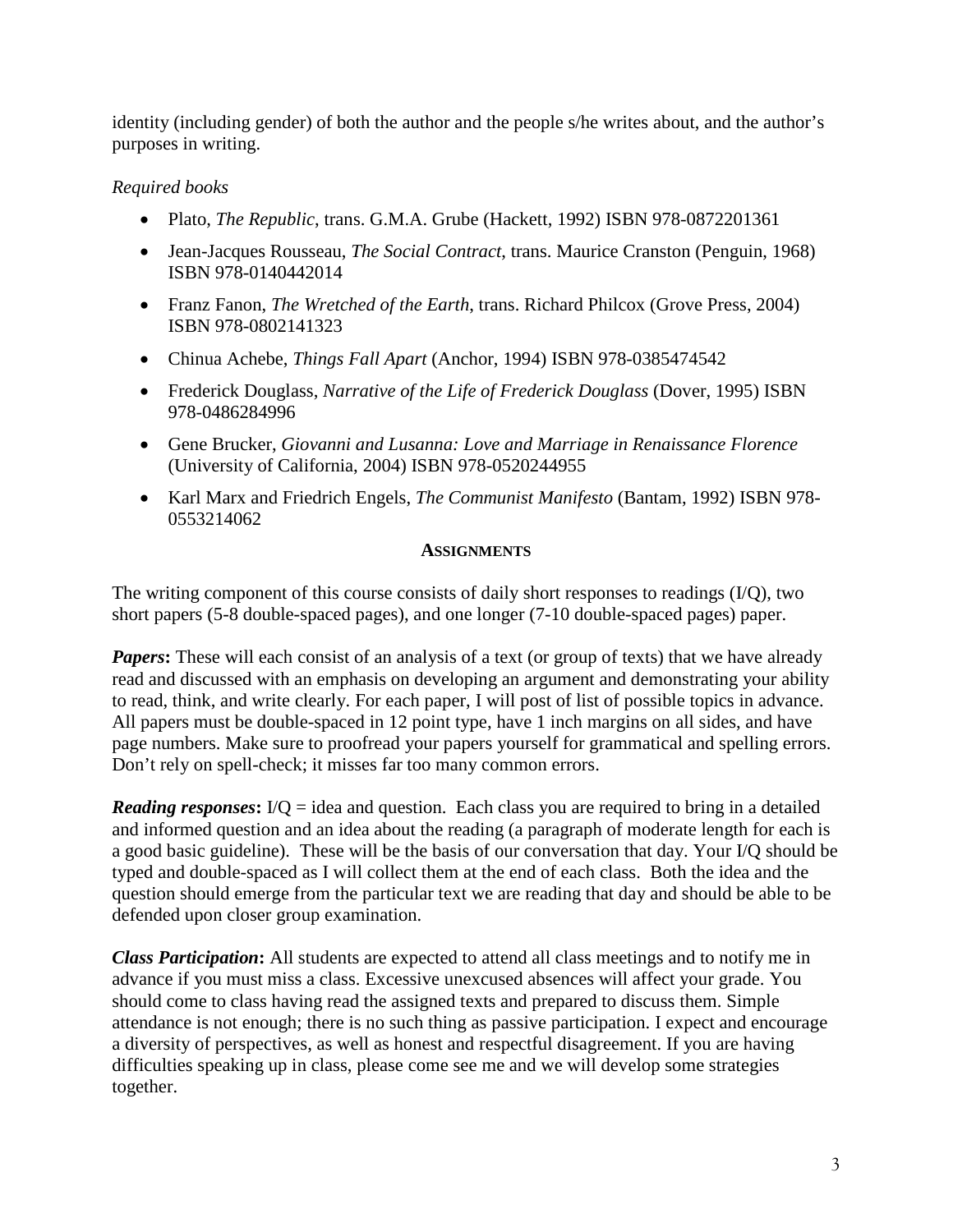*What does effective class participation look like?* In terms of the class participation grade, the following rubric roughly outlines my expectations:

- A: regular class attendance, always fully prepared (= having completed *and* thought about the readings), regularly contributes positive, thoughtful comments
- B: regular class attendance, usually prepared, makes a sincere effort to contribute often
- C/D: several absences, inconsistent preparation, occasional contributions to discussion
- F: many absences, usually unprepared, vague or rare contributions

#### **GRADING**

| Participation and IQ responses: | 35%            |
|---------------------------------|----------------|
| Short papers                    | 40% (20% each) |
| Final paper:                    | 25%            |

#### **SCHEDULE OF MEETINGS AND READINGS**

**W Sept 3:** Introductions: to the course, to each other.

**M Sep 8:** Case Study: Rwanda

*Film*:

• *In the Tall Grass* **(in LeChase 163 at regular class time)**

**W Sep 10:** Case Study: Rwanda

*Readings*:

- Jean Hatzfeld, *Life Laid Bare: The Survivors in Rwanda Speak*, 3-29 (**on BlackBoard**)
- Jean Hatzfeld, *Machete Season: The Killers in Rwanda Speak*, 10-16, 71-87, 157-164, 202-207 (**on BlackBoard**)

**M Sep 15:** The Biblical Tradition

*Readings*:

• Book of Job (**available on BlackBoard, online, or print. Any version is acceptable.**)

## **W Sep 17: Plenary 1: Justice and Equality in Greek Philosophy (Guest Speaker, Randall Curren, Department of Philosophy)**

**M Sep 22:** Plato

*Readings*:

• *Republic*, Book I, all; Book II to 377d; Book III, 412b to end

#### **W Sep 24:** Plato

*Readings*:

• *Republic*, Book IV, all; Book V, to 474d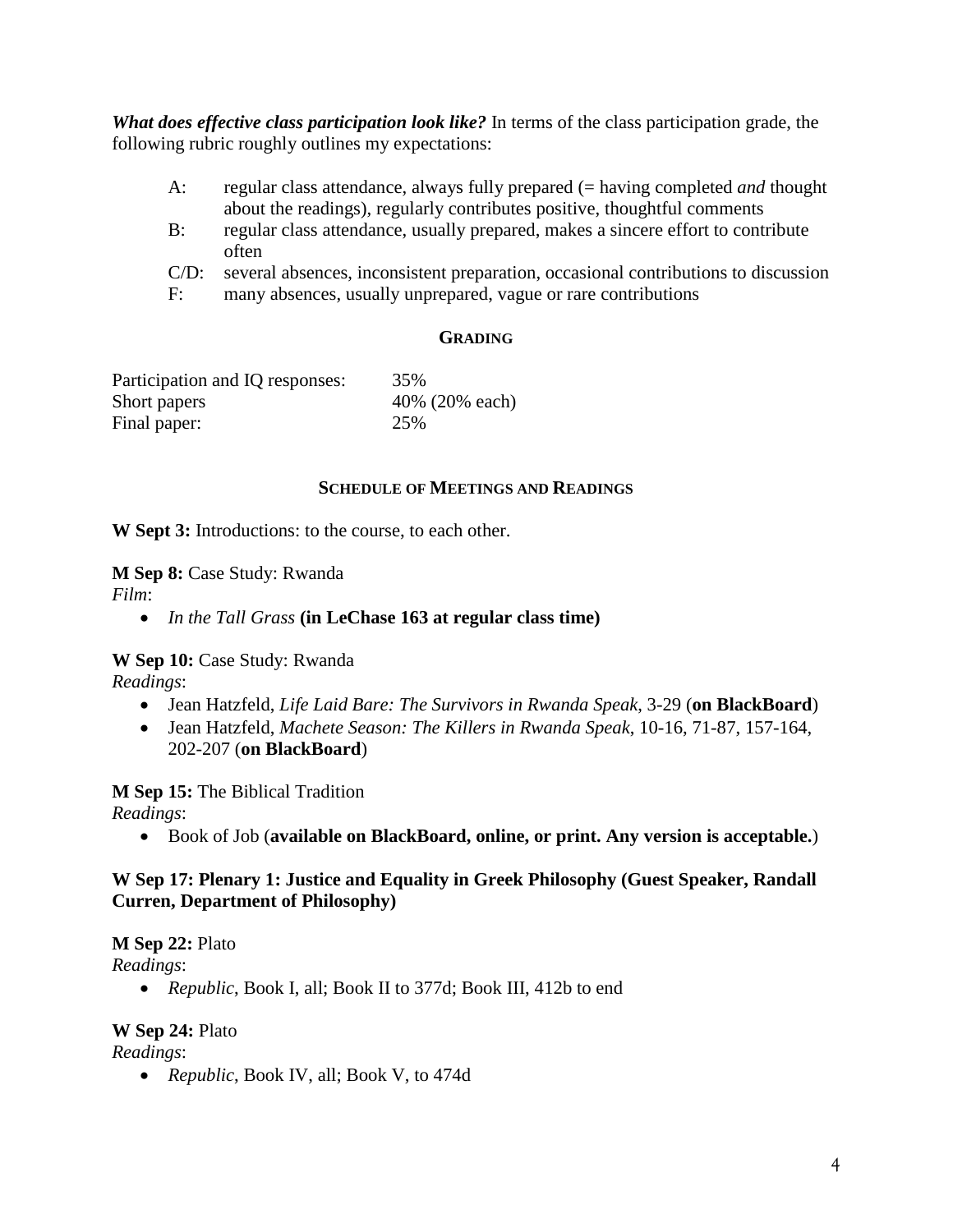## **M Sep 29:** Plato

*Readings*:

• *Republic*, Book VII, to 521c; Book VIII, all

**W Oct 1:** Medieval Islamic Attitudes

*Readings*:

• Alfarabi, "The Political Regime," in *Medieval Political Philosophy*, ed. Ralph Lerner and Muhsin Mahdi (Cornell UP, 1963), 31-57 (**on BlackBoard**)

# **M Oct 6: Plenary 2: The Renaissance (speaker to be announced)**

# **W Oct 8:** Renaissance

*Readings*:

- *Giovanni and Lusanna*, chaps 1-3
- Christine de Pisan, *Book of the City of Ladies* (short excerpt) (**on BlackBoard**)

# **F Oct 10: First paper due**

# **M Oct 13: Fall break (no class)**

# **W Oct 15:** Renaissance

*Readings*:

- *Giovanni and Lusanna*, chaps 4-5
- Laura Cereta, *Letters* (excerpts) (**on BlackBoard**)

**M Oct 20:** The Encounter in the Americas

*Readings*:

- Bartolomé de las Casas, *A Short History of the Destruction of the Indies* (excerpts) (**on BlackBoard**)
- Michel de Montaigne, "On Cannibals" and "On Vehicles" (**on BlackBoard**)

# **W Oct 22: Plenary 3: Enlightenment (Speaker, Richard Dees, Department of Philosophy)**

## **M Oct 27:** Rousseau

*Readings*:

• *Social Contract*, Books I-II (pp 49-100)

# **W Oct 29:** Rousseau

*Readings*:

• *Social Contract*, Book III, chapters 1-2, 4, 12-18; Book IV, chapters 1-3, 8 (pp. 101-10, 112-14, 136-57, 176-87)

# **M Nov 3:** Enlightenment and Judaism

*Readings*:

• Moses Mendelssohn, Letter to Johann Caspar Lavater; Johann David Michaelis and Mendelssohn, Debate over Dohn (**on BlackBoard**)